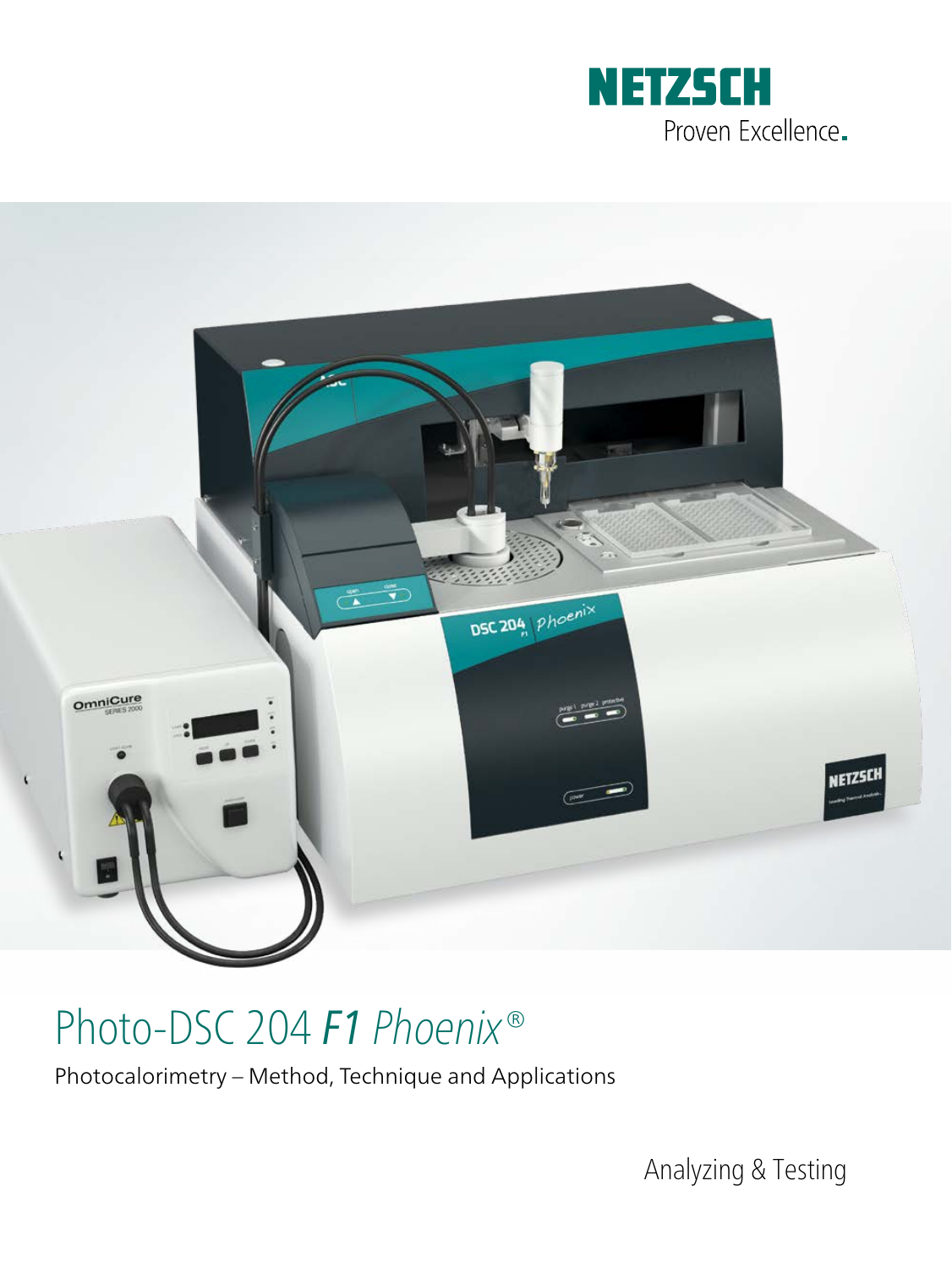

*Photo-Calorimetry Is an Extension of Classical Calorimetry for the Investigation of Light-Induced Processes.*

#### Advantages of Photo-Calorimetry

Light- (mostly UV-) curing systems react very quickly (within a few seconds at low isothermal temperatures) and are solvent-free. This makes them very attractive for industrial applications.

Three different types exist: radical, cationic and dual-cure systems. Dual-cure systems exhibit a combiation of thermal and light-curing reactions and can be found, for example, in adhesives or paints.

The ability to measure the curing kinetics and degree of cure is essential for the development of UV-curable resins and identification of optimal curing times and conditions. Photo-differential scanning calorimetry (Photo-DSC) is a powerful analytical tool for accomplishing these measurements.

#### Your Benefits

- ∙ Extension of the DSC technique with light radiation capability
- ∙ Analysis of photo-initiated reactions in materials
- ∙ Measurement of the light or UV-light curing of polymer resins, paints, inks, coatings and adhesives
- ∙ Study of the influence of UV stabilizers in pharmaceuticals, cosmetics and foods (aging effects)
- ∙ Optimization of temperature, atmosphere, light intensity, wave length and exposure time
- ∙ Determination of the reactivity and curing time of the polymer matrix in compounds

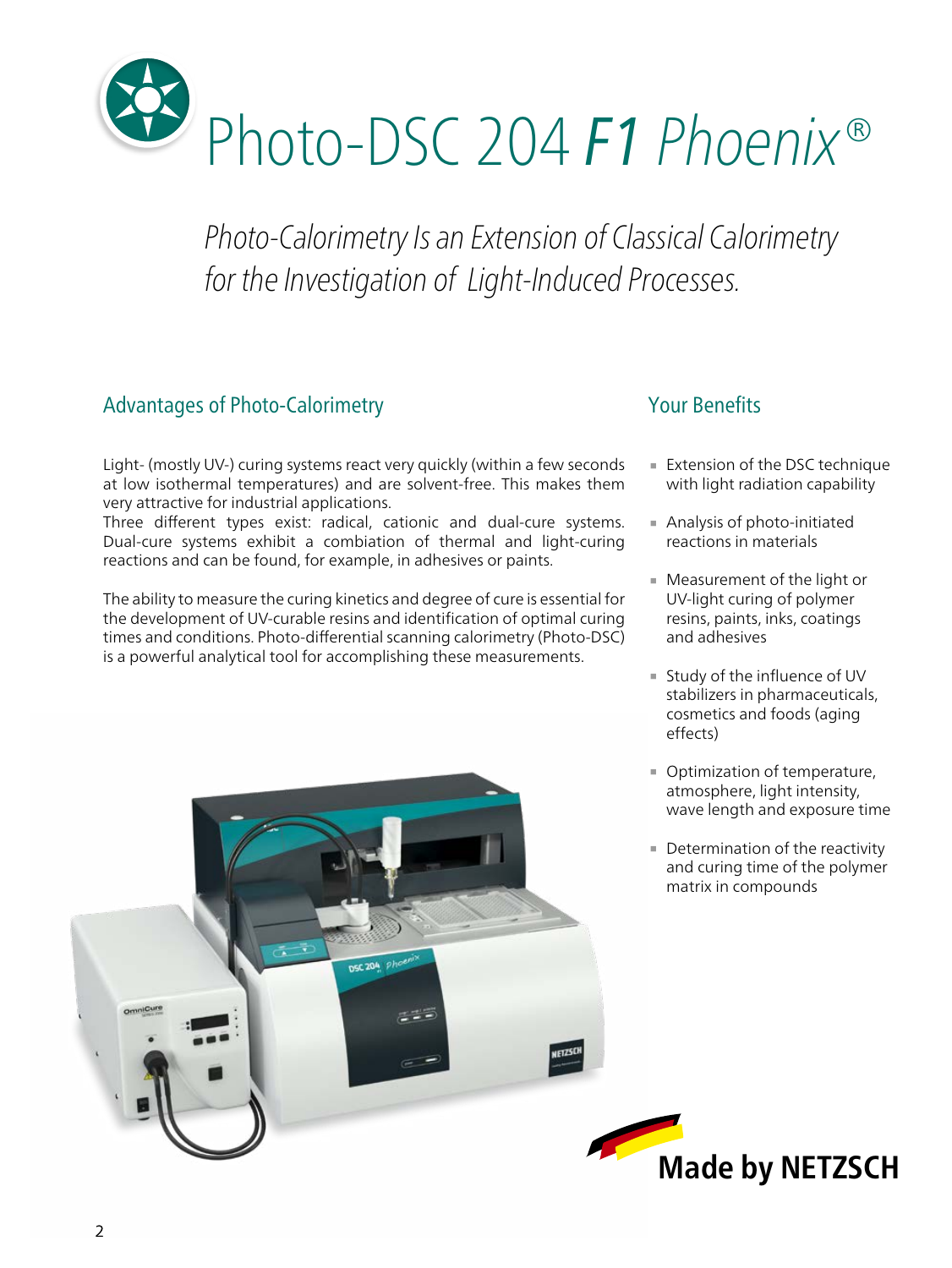#### Various Commercial Lamps Can Be Used for Optimum Curing

The Photo-DSC 204 *F1 Phoenix®* can be equipped with mercury (Hg) lamps, diode laser systems or high-power LED lamps in order to achieve optimum curing results.

#### Defined Light Source Distance for Reproducible Measurements

Adjustable light guides provide for a constant distance between the light source and the sample and reference, respectively. Only reproducible measurement conditions ensure precise results. The light guides are mounted on the automatic cover lift for easy handling.

#### Flexibility and Efficiency Across a Broad Temperature Range

Photo-DSC measurements can be carried out between -100°C and 200°C. Howev er, by simply using the additional manual furnace lid, standard DSC tests can be done – alternately or successively – in the temperature range between -180°C and 700°C with the appropriate cooling device. Even measurements with irradiation can be carried out with the automatic sample changer (ASC). The ASC can handle up to 192 samples in dif ferent crucible types.

#### Precise Control of the Atmosphere Around the Sample

The gas-tight DSC cell in combination with the integrated mass flow controllers allows for precise control of the composition of the atmosphere.

GAS-TIGHT HEAT  $6A5 - T16H$  $FLUX$  CELL<br>FLUX CELL<br>CALIBRATION WITH CALIBRATION WYSING PRECISE CONTROL OF PRECISE CONTRATMOSPHERE PRECISE<br>ATMOSPHERE<br>COMPOSITION (MFC) COMPT<br>SOFTWARE TRIGGER SOFTWAND

### ADJUSTABLE LIGHT ADJUSTABLE POR SAMPLE **GUIDESTON**<br>AND REFERENCE

**AUTOMATIC COVER LIFT** FOR EASY HANDLING AND REPRODUCIBLE TEST RESULTS

### **ADAPTABILITY OF** VARIOUS COMMERCIAL LAMPS TO THE DSC

ADJUSTABLE LIGHT GUIDES WITH DEFINED DISTANCE<br>TO THE DSC CELL TO THE DSC CELL

**AUTOMATIC SAMPLE**<br>CHANGER UP TO 10 CHAMGER UP TO 192 **SAMPLE POSITIONS** TRADIATIOF **BROAM**<br>**BROAM**<br>**BROAM**<br>**BROAM BROAD TEMPERATURE**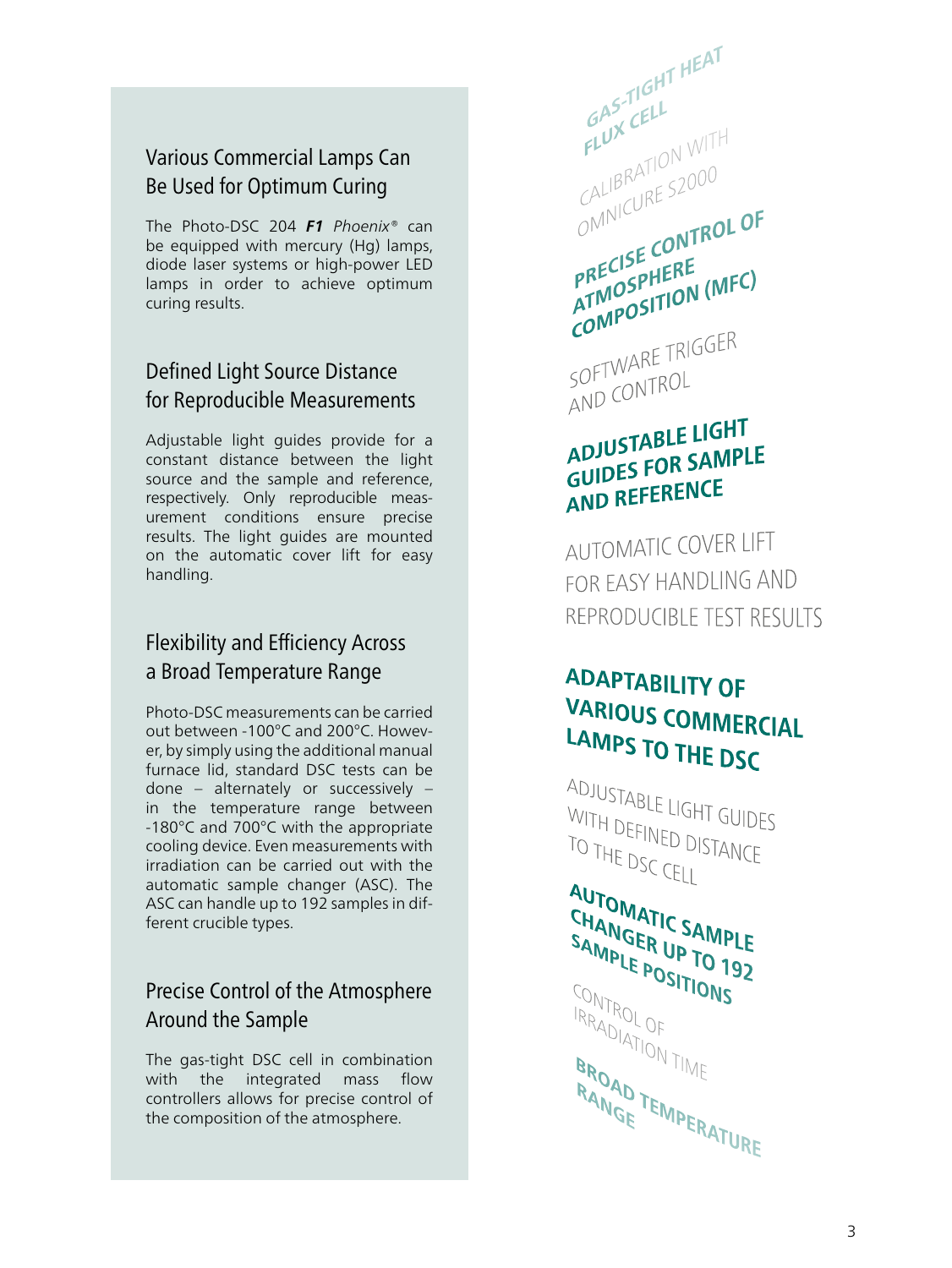# Photo-DSC 204 **F1** *Phoenix®* TRENDSETTING TECHNOLOGY

#### Photo-DSC Operation

Differential scanning calorimetry (DSC) is a thermoanalytical method in which the difference between heat flow into a sample and into a reference, when subjected to a controlled temperature program, is quantitatively determined (definition based on DIN 51 007, ISO 11357-1 or ASTM E472).

In photo-DSC measurements, both the sample and reference are located in one furnace and are irradiated simultaneously. The fiber optics are firmly installed in the lid to ensure reproducible distances between the fiber optics and the sample and reference.

The DSC measurement software communicates with the UV lamp, triggering its pulses and – for certain models (see next page) – automatically controlling the pulse length and intensity. During the course of a measurement, the signals detected are the sample temperature and heat flow difference. By integrating the heat flow peak, the heat of curing can be determined, providing meaningful data for development or process optimization.



DSC sensor with sample and reference pan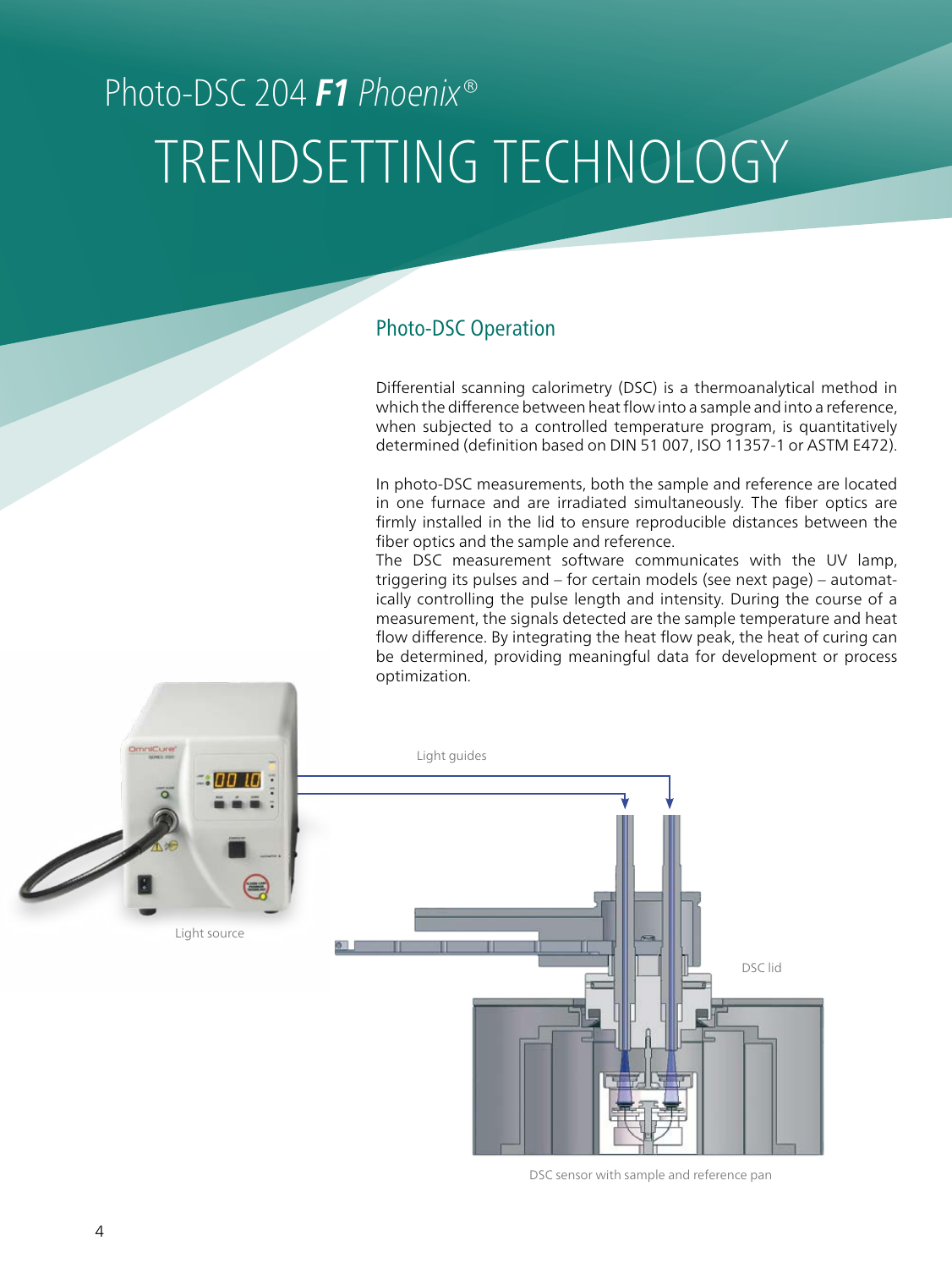#### UV Light Sources – You Have the Choice

Recommended are mercury lamps such as DELOLUX 04 or OmniCure® S 2000 which allow for the selection of wide and narrow ranges; these should have filters in the UV-A range between 280 nm and 315 nm and in the UV-B range between 315 nm and 500 nm.

However, other commercially available lamps can also be adapted. For optimized curing, a defined wavelength (e.g., 447 nm) can be used with diode laser systems or high-power LED (e.g., 365 nm, 400 nm or 460 nm) – depending on the resin to be cured.

The OmniCure® lamp is fully software controlled; selection of temperature, light intensity, wave length and exposure time can be carried out by the DSC *Proteus®* software.

The gas-tight construction of the DSC instrument allows for easy measurement of the cross-linking of paints; this process is often sensitive to oxygen, which can act as an inhibitor.

#### Software Features

- ∙ Light source can be triggered and controlled by DSC measurement software (time control and intensity control)
- ∙ Radiation impulse is selectable by segment, by means of activation/deactivation through a check box in the temperature program
- ∙ Selectable delay time for irradiation
- ∙ Evaluation of effective heat of reaction by means of curve subtraction and time offset capability
- ∙ Determination of relative or absolute integral (degree of conversion)

# *Technical Specifications*

| Photo-DSC 204 <b>F1</b> Phoenix <sup>®</sup> |                                                                                                        |                               |
|----------------------------------------------|--------------------------------------------------------------------------------------------------------|-------------------------------|
| Temperature range                            | $\blacksquare$ -100°C to 200°C with irradiation module<br>■ Standard DSC measurements: -180°C to 700°C |                               |
| <b>Crucibles</b>                             | Open aluminum                                                                                          |                               |
| Automatic Sample Changer (ASC)               | up to 204 sample pans (option)                                                                         |                               |
| <b>Recommended Hg-lamp types</b>             | <b>DELOLUX 04</b>                                                                                      | OmniCure <sup>®</sup> S 2000  |
| Max. power                                   | 9.9 W/cm <sup>2</sup>                                                                                  | $>10 W/cm^2$                  |
| Wavelength range                             | 315 nm to 500 nm <sup>*</sup>                                                                          | 320 nm to 500 nm <sup>*</sup> |
| Irradiation time                             | $0.1$ s to $1000$ s                                                                                    | $0.2$ s to 1000 s             |
| Orifice diameter                             | 8 mm, 4 mm, 2 mm                                                                                       | 8 mm, 4 mm, 2 mm              |
| Life time (lamp)                             | 1500 h                                                                                                 | 2000 h                        |

\* Variable and extendable with various filters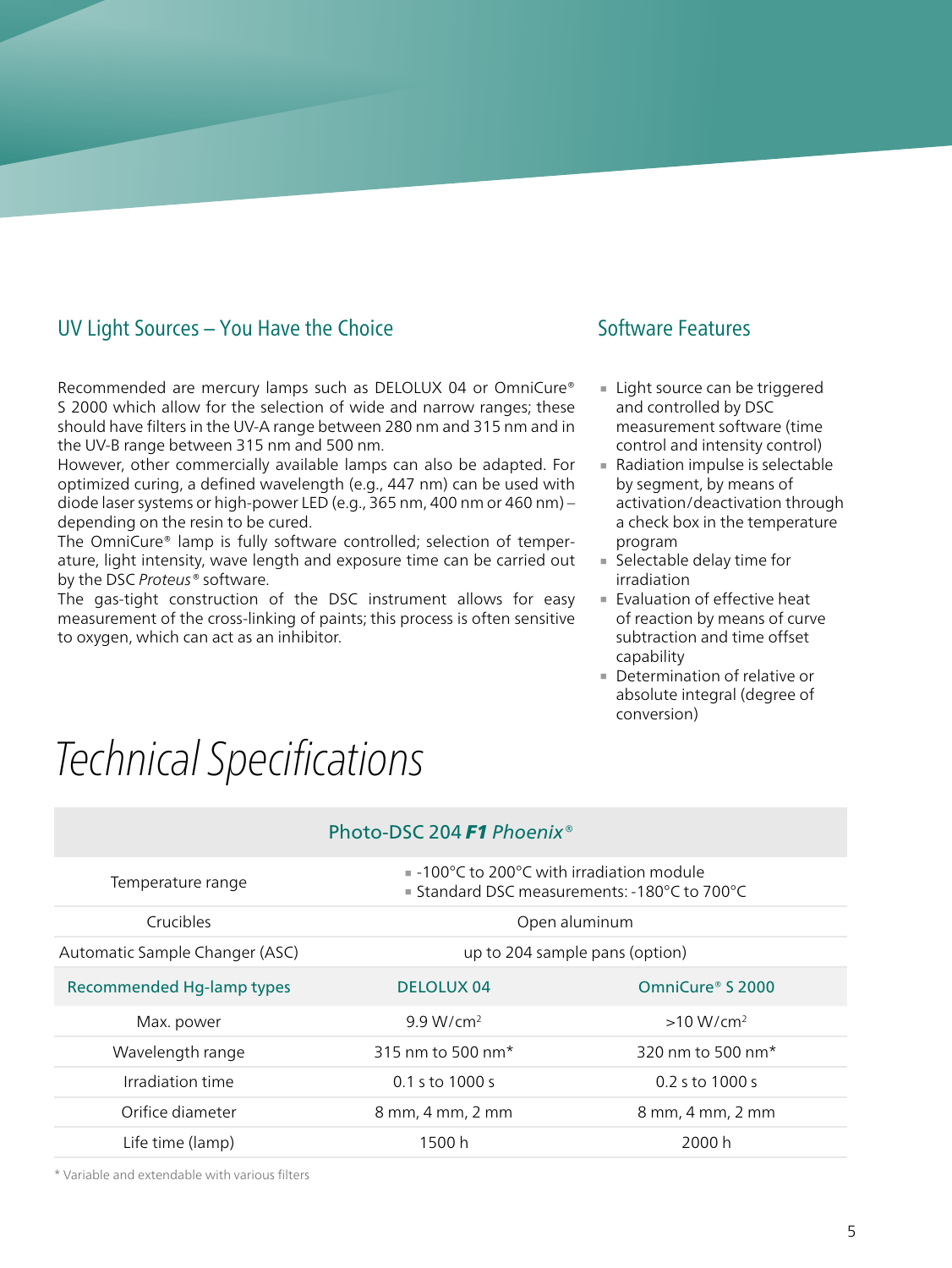### 0  $\Lambda$  / *APPLICATIONS*

- Paints/Coatings
- **Adhesives/Inks** 
	- Dental Composites
	- Pharma/Cosmetics
	- Food/Chemicals



The sample and reference are irradiated with UV light at a constant temperature until the sample is cured. Afterward, the cured sample and the reference are irradiated for a second time for the same duration and at the same temperature. Finally, the difference between the first and second irradiation is calculated to determine the pure heat of reaction (curve subtraction).

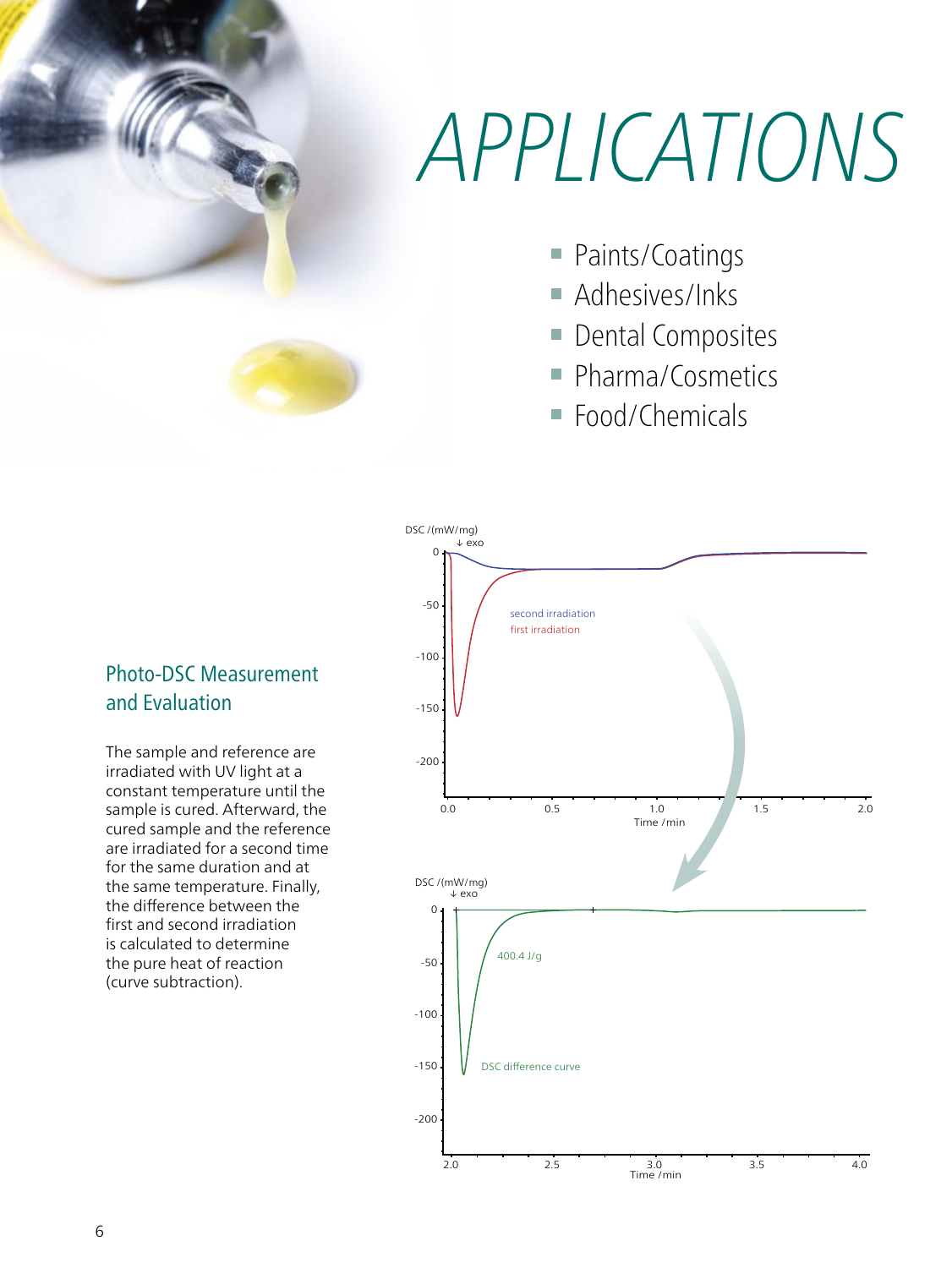#### Paints under Different Atmospheres

The irradiation for 1s of a sample of hexanediol diacrylate (HDDA) was investigated using three different atmospheres. The heat of crosslinking was at its highest under an inert atmosphere of 100% nitrogen (green curve) with 378 J/g. A mixture of 50% nitrogen and 50% oxygen yielded 268 J/g (blue curve); a pure oxygen atmosphere, only 170 J/g (red curve). There is obviously a competitive reaction due to the influence of oxygen.

#### Adhesives at Different **Temperatures**

This fluorescent one-component modified epoxy resin is activated with visible light of 400 nm to 500 nm. A cationic curing mechanism allows the adhesive to cure after having assembled the different components. A higher temperature accelerates this reaction. The adhesive is used for bonding metal, glass, or plastics and especially for stress-equalizing bonding or sealing products.

#### Different Dental Composites

In dental applications, light-curing dental composites are used as restoratives (fillings) or veneering materials. The materials are generally composed of methacrylate systems such as bis-glycoldimethacrylate (bis-GMA) or urethane dimethacrylate UDMA). Additional monomers are used as diluent or to guarantee the cross-linking abilities of the resin. Inorganic fillers up to 80 weight percent improve the mechanical properties and reduce shrinkage during cross-linking.

DSC /(mW/mg)